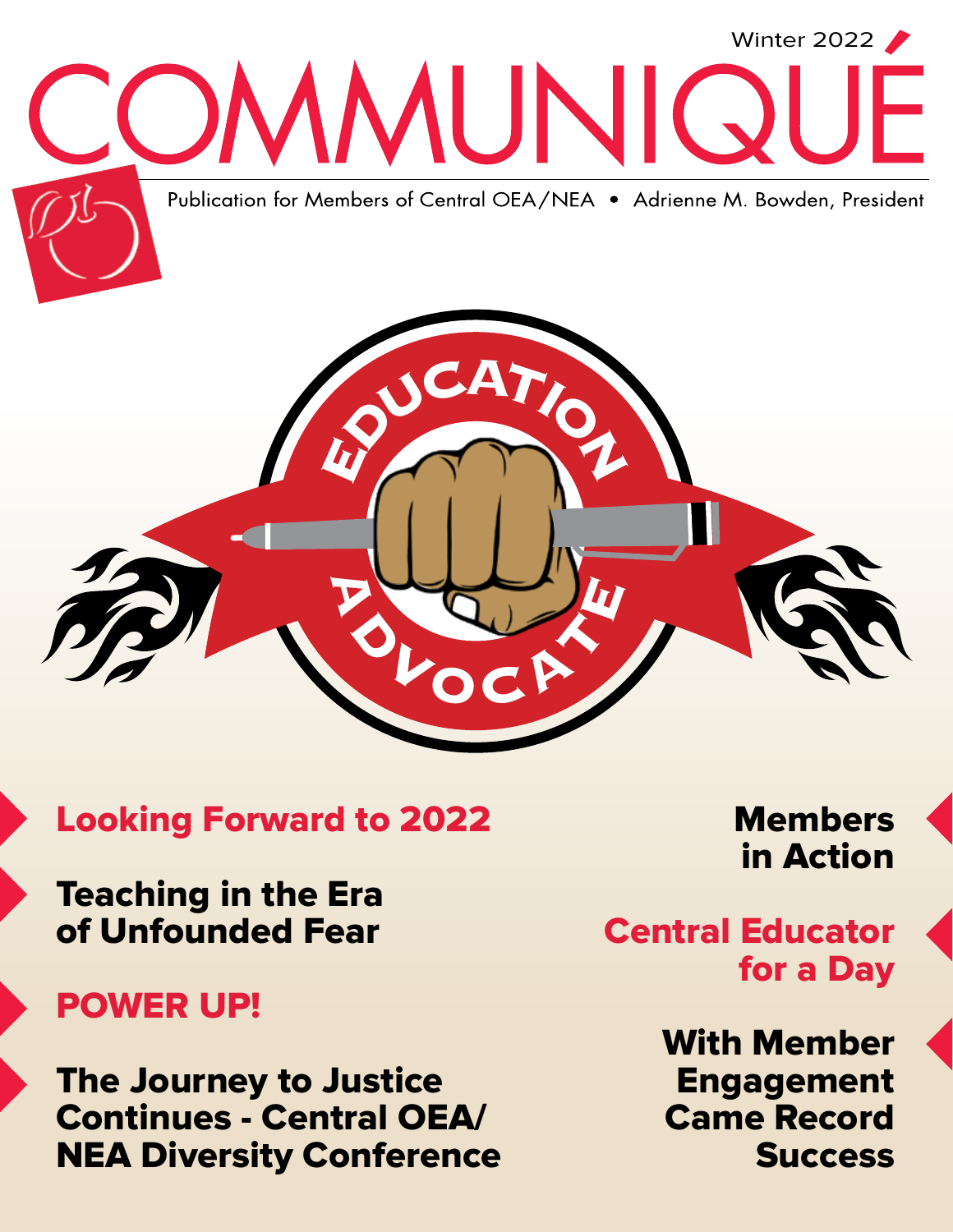## Looking Forward to 2022

**Adrienne M. Bowden (Pickerington EA), Central President & NEA Director**

With the reflection and celebration of the holiday season behind us, Central OEA/NEA is energized and ready to assist you as you serve the students and families of Central Ohio. Our goal is to support you with your professional development needs and education advocacy. As we move into the new year, our plan is to get back to our typical format of services. The following are a few highlights as we move into 2022:

• Central OEA/NEA enters the year with a strong team. In December, Central OEA/NEA welcomed its new Fiscal Manager, Mary Kennedy! Ms. Kennedy is a former member leader and current OEA- R member with a vast array of knowledge and skills that will benefit our locals and members. This completes Central's staff roster and shores up our organizational capacity to better serve you in the upcoming year. We are very excited to have Ms. Kennedy on board!

• Join Us! NEA Leadership Summit and Conferences. Moving into the new year, the National Education Association is planning to host all of its conferences in person. With this news, Central will again offer scholarships to assist members in attending the various professional development opportunities. If you have an interest in attending any of the upcoming national conferences, please check out our website to learn how to apply for a scholarship. These are great opportunities to learn more about yourself as a leader, the Association and how to advocate for the students that we serve.

• This is an important year for advocacy. Every year we remind you that elections matter. This past year and the upcoming year are no different. We have seen wins in education funding and student loan forgiveness thanks to the Biden Administration. We watch heated local school board battles over topics that will shape how our students



Volume 49, Number 2 • Winter 2022

Published four times a year as a service of CENTRAL OEA/NEA, INC. 947 Goodale Blvd. Columbus, OH 43212

Adrienne M. Bowden, President Jim Templeton, Vice President Russell Hughlock, Communications & Organizing Coordinator

Editors Ann Eblin, Judy Furnas, Carla Noll Fiscal Manager Mary Kennedy Production Russell Hughlock Design Pam McClung Phone 614-222-8228 E-mail aa@centraloeanea.org

learn for decades to come. This year elections will have similar, if not of greater importance. We will need your voice to help elect pro-public education candidates at all levels. If you have done so already, please consider serving as your local's Education Advocate Leader. The application and more information can be found on our website.

• Conferences and Professional Development. This year we will once again host a Diversity conference later this month and Power Up! in February. These opportunities will provide you with information to assist you on your personal journey as an educator and skills to better advocate for your students in and outside of the classroom. These are no-cost events that will provide you with contact hours you can use towards recertification. Please see our website for more details on both events.

I know that this past year has been difficult. Thank you for all you do each and every day to support our students, their families and our community. We look forward to all that we can do together this year!

Adrienne M Bowden President, Central OEA/NEA

### The OEA Fund

What is The Fund (formerly FCPE)?

The Fund is a non-partisan, political action fund for candidates who support the values of public educators.

The law prohibits members' dues dollars being used for contributions to candidates for office; therefore, the voluntary Fund contributions members make are one of the ways we tell the story of what we believe.

We believe…

Teachers and Support Staff are committed to the success of every child. Students need to be at the center of education reform.

To ensure the success of every child, teachers, students, parents, and POLITICIANS need to be held accountable.

The Fund is ultimately about issues, not candidates. If you care about any of the following issues: Collective bargaining rights, pensions, school funding, testing, class sizes, charter schools, vouchers, school takeovers, privatization…

Then The Fund is important to you, too.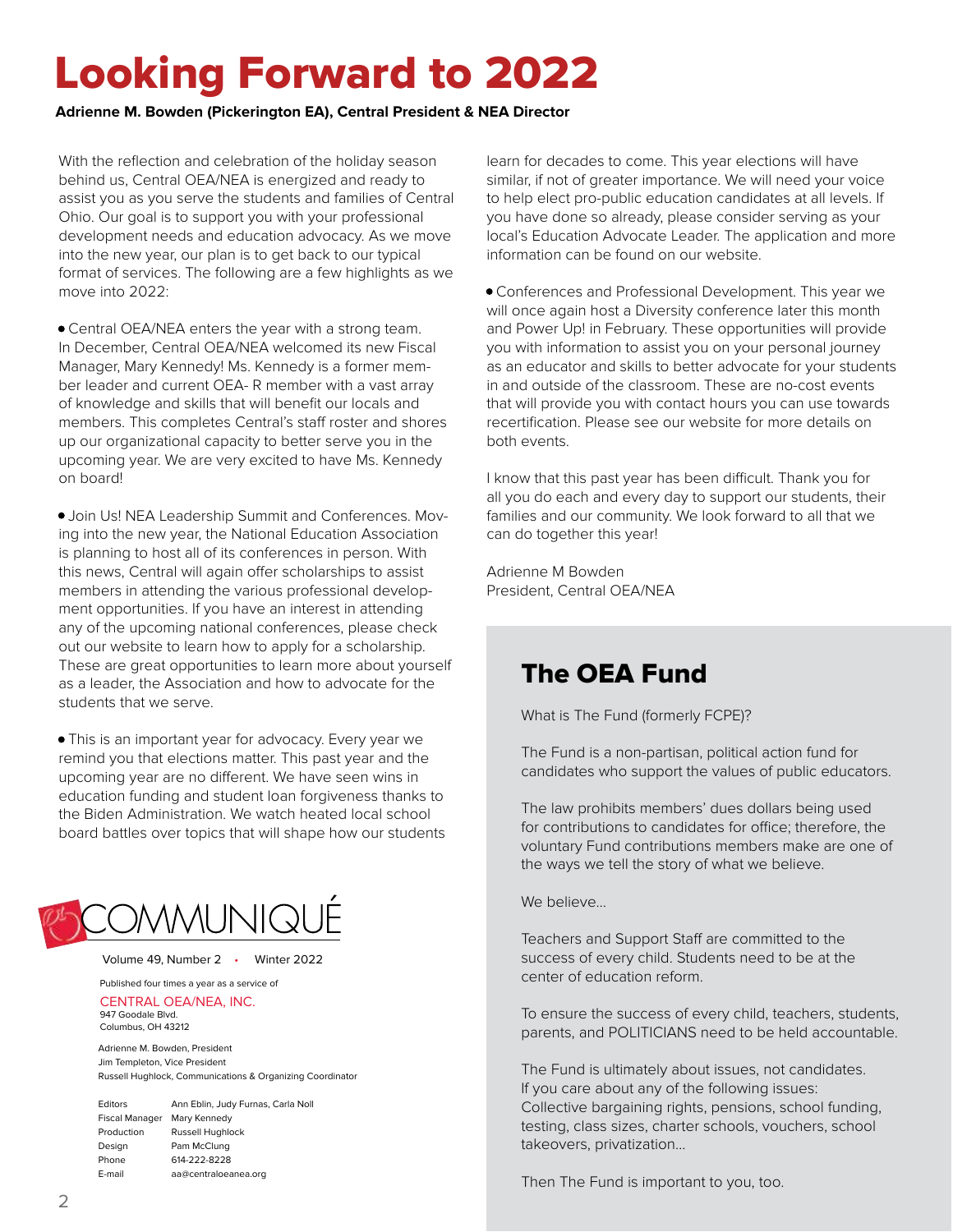# Teaching in the Era of Unfounded Fear

#### **Jarrod Weiss (Marysville EA)**

Teacher life has always been demanding: planning and instructing, meetings, grading, finding the time to go to the bathroom — it ain't easy being a teacher. However, our jobs have become exponentially more difficult due to the pressures of working in an "era of unfounded fear."

Following the death of George Floyd and the rapid growth of the "Black Lives Matter" movement in the summer of 2020, a rising fear of indoctrination in public education quickly spread. Claims of schools teaching "Critical Race Theory" and pushing "divisive" topics on students have painted teachers as the enemy and classrooms as laboratories of alienation.

As a high school government teacher, I know the social microscope is aimed squarely at what I do and say in the classroom. Other educators are facing the same intrusive examination of their educational practices — English teachers are having their reading choices scrutinized from all angles, and elementary teachers' libraries are becoming trending topics on local Facebook groups. And while I am lucky enough to be in a supportive district, that isn't always the case.

Honestly, most of us had to Google "Critical Race Theory" when the term started to be used in School Board testimonies, and topics we had never — and still do not — consider "divisive," causing uproars from parents and communities. While we struggled just to keep our heads above water during a raging pandemic, we became political enemy number one to a significant portion of the country.

Teachers have gone from doing everything we can to give students the tools to be global citizens and helping families navigate school during a pandemic to being labeled divisive indoctrination experts whose only goal is to fill the minds of young people with hate and false history. My only indoctrination goal is to indoctrinate my students to turn in their work on time.

This movement against academic freedom has already changed the way we teach and how we view our profession. In the classroom, I have always believed that my ability to remain impartial and bring to light important and sometimes controversial issues is one of my best assets as a teacher. Yet, in this new era, I am concerned that if I say the wrong thing or my words are taken out of context I am going to be vilified in the court of public opinion.

While Americans who have not seen the inside of a classroom for decades are worried about "Critical Race Theory," I'm in my classroom worrying about giving my students the tools to be "critical thinkers." While many are worried about "indoctrination," I'm worried about making sure my students understand the world around them. Adding this unfounded paranoia to the already stressful work of teaching is only straining our ability to build relationships with our students.

Now, this "era of unfounded fear" has moved beyond our local schools and has found its way to the Ohio Statehouse. Proposed legislation aimed at stopping "divisive" education will only prove to impede the true teaching of history and pile on to the towering burdens already placed on all of us. Studying history means studying the divisions of our past and, while that may make some uncomfortable, the truth is still the truth.

There is one truth that cannot be stifled — the truth that we have each other's backs. We know what we do for our students is not "indoctrination," and we are not "divisive" in our desire to teach our students to be global citizens and decent human beings. It may add to our stress, but we will continue to fight for academic freedom and to do what is right for our students.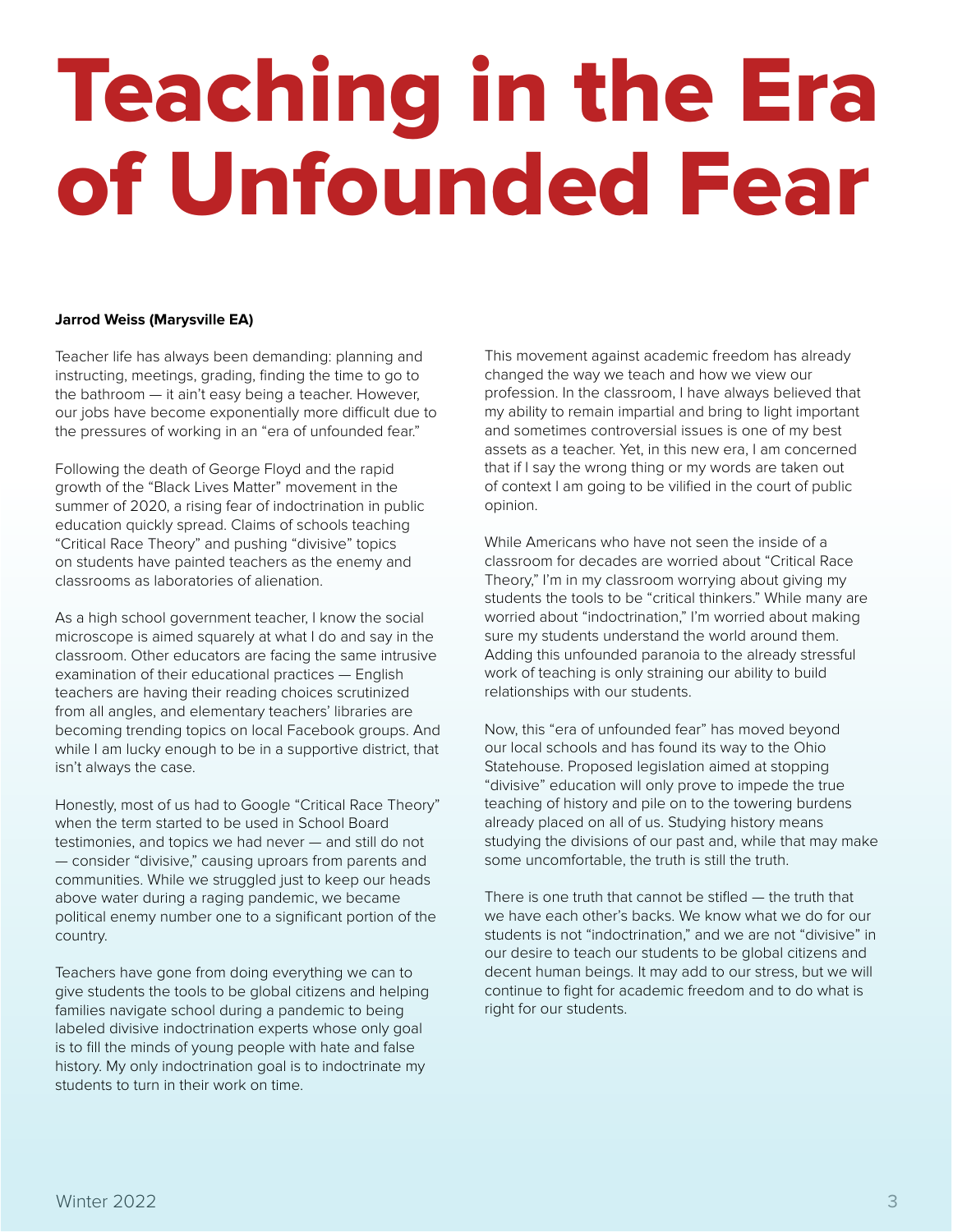#### Central OEA/NEA Diversity Conference – The Journey to Justice Continues

**Sean McCullough (Licking Heights EA) and Joie Moore (Pickerington SSA President), Membership Engagement Co-Chairs**

January 22, 2022, will be our annual Central OEA/ NEA Diversity Conference and we are proud to bring three tremendous speakers to you. First, here are the details: The Diversity Conference will begin at 8:45 a.m. and you will have fifteen minutes to hear from Joie and Sean about the speakers, why they are here, and what they will teach you today. The conference will last roughly four hours, in which, if you stay until the end, you will be eligible for CEU's toward renewing your license. We hope to be done by 12:30 at the latest.

Our first speaker will be Makia Burns from The Ohio Education Association. Makia is an excellent source on Diversity, Inclusion, and Equality. In our first session, Makia is going to focus on happenings at the State House and how future bills could impact us as staff.

Ernest White from Licking Heights Education Association will be our second speaker. Ernest will talk about his role as the Strategies for Intervention and Prevention Program, a new way to help students who are facing disciplinary issues, and tips on how he can help.

Aneeka Farrell will be our last speaker and she is coming from the west coast as a member of the Washington Education Association, just in time for her first cup of coffee and your refill. Aneeka will discuss in-class techniques to help students with diversity on a one-to-one level and give great insight on how to deal with specific situations to help you out with situations.

Each member will have Question and Answer Sessions at the end of their session so please ask questions, talk scenarios, and use personal situations and ask our panel as to how they can help you and your teammates in the future. See you on January 22!

The conference will be virtual over Zoom. Registered attendees will be sent the Zoom information two days before the conference.

#### To register

- Log in to your Central account (or create an account if you don't have one)
- Scroll down to the "Diversity Conference" event and click "Attending"
- Wait a short moment for it to register. That's it.

### POWER UP! Central OEA/NEA Professional Development **Conference**

#### **Linna Jordan (Hilliard EA President), Membership Development Chair**

Well, we thought we had made it past the worst. We were sure when we left our classrooms last spring that things just had to be better this year. But despite public opinion, we didn't just go back to normal. Students have had significant interruptions in socialization skills. Quarantines and extended absences are still happening. The stress and demands we adrenalized through last year are still there. We have had another year of pushing through the struggle. We have also learned more about what works and what doesn't. And, hopefully, we've learned more about prioritizing in and out of the classroom.

Please mark your calendars and join us virtually on March 5, 2022, for Central OEA/NEA's Power Up! conference. Earn CEU's, network with colleagues, and recharge! Through this conference, Central OEA/NEA offers professional development and CEU's which can be used toward license renewal. As with all of Central's conferences, this is free to all Central OEA/NEA members.

Attendees will have access to relevant and timely sessions. Whether you are a teacher, school counselor, paraprofessional, etc., there will be options appropriate for your professional growth. We are planning the following sessions:

**OTES 2.0** – what have we learned about HQD and PGPs. Mindfulness/Wellbeing – using mindfulness and movement to recenter.

Being Safe & Legal in the Virtual World - free speech & first amendment rights with social media.

Paraprofessionals Institute- professional growth for paras. What are your True Colors? –identify your strengths and work with them.

The Perils of Privatization –what it means and how to organize against it.

We hope you can join us on March 5, 2022, for the Power Up! Conference. Encourage a colleague or two to join you.

To register, which is required, visit **www.centraloeanea.org.** 

- Log in to your Central account (or create an account if you don't have one)
- Scroll down to the "Power Up! Conference" event and click "Attending"
- Wait a short moment for it to register. That's it.

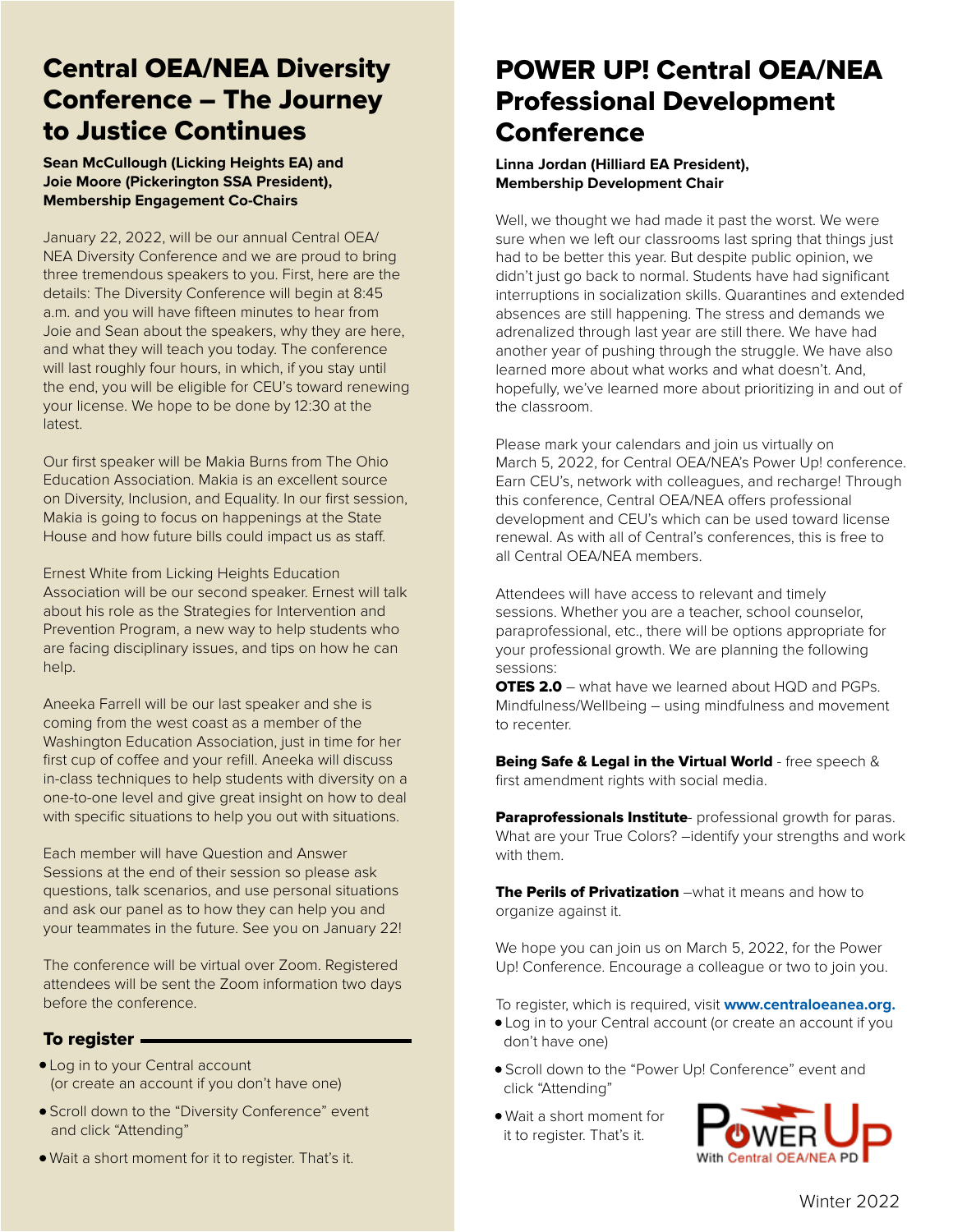## Members in Action

From candidate forums to community events, running for office or helping those who ran, Central OEA/NEA members were active in 2021 fighting for quality public education, students and educators.

According to OEA, statewide, pro-public education candidates, including a large number of educators, came out on top in their respective school board races, winning more than 80 percent of the contests in the November elections.









## Thank You, Tim!

Our Central OEA/NEA Fiscal Manager, Tim Skamfer, will be retiring on January 14. We want to extend our sincerest thanks and best wishes for his years of dedicated service to our organization.

Tim served with distinction on the Central Executive board as an Area Representative and OEA Director from 2006-2014 winning the Central President's Award in 2008 and the Richard J. Hensler Meritorious Service Award in 2014.

Hired as the Central Fiscal Manager upon his retirement from teaching in Gahanna Jefferson Schools in 2014, he became a second-time winner of the Central President's Award in 2021 for his work helping to guide the association through the pandemic.



Thanks for all your service, Tim.

Winter 2022 Winter 2022 55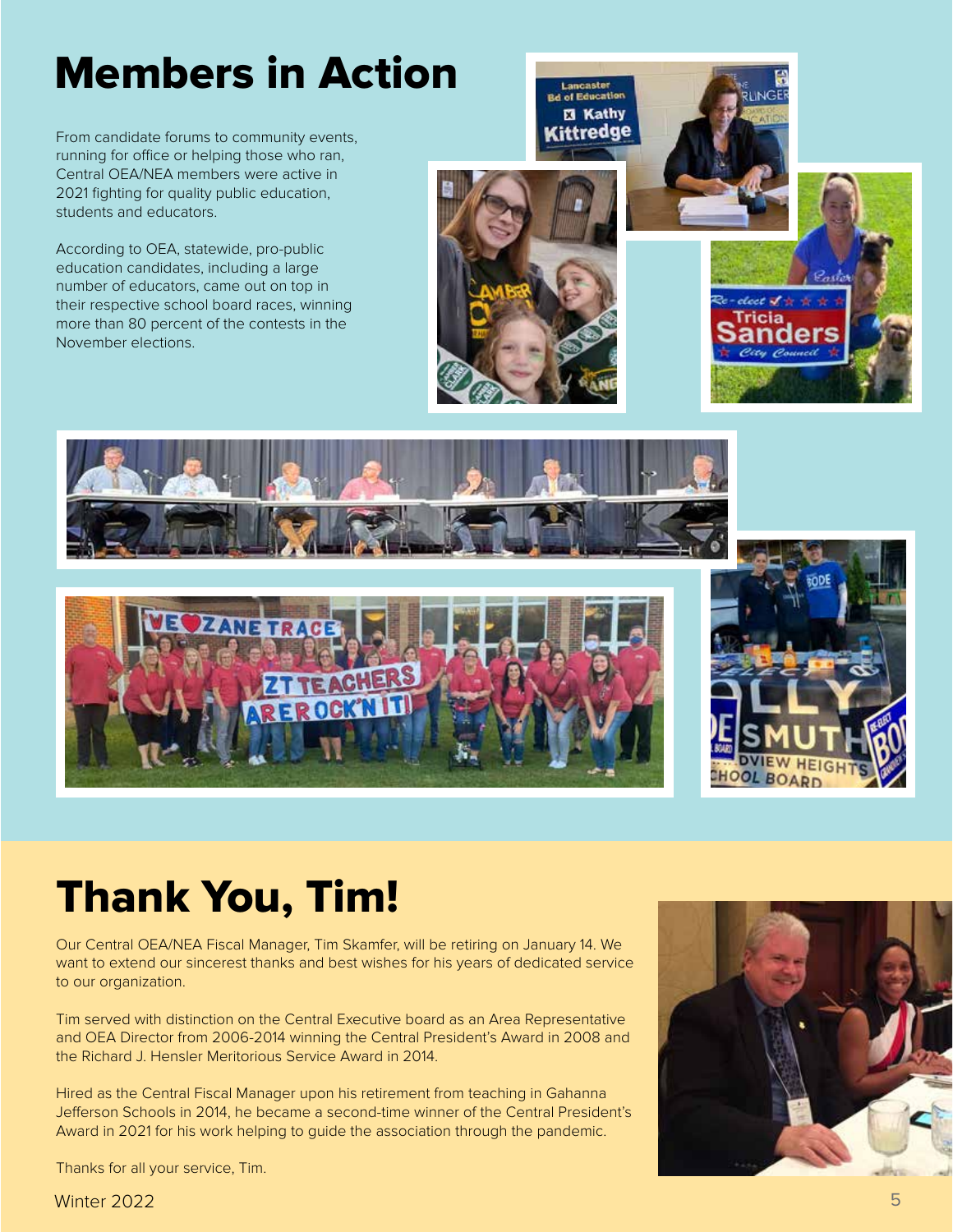### Central Educator for a Day Invite Your Legislator to Your School

Central is looking for members who are interested in hosting a legislator at their school this spring.

There is no better way to illustrate the experience of being a school employee than to let a legislator see that experience firsthand through the Central Educator for a Day program. By bringing public figures into the schools, and having them witness the real-life, everyday education environment, we can continue to build a great public education for students.

#### What is Central Educator for a Day?

Central Educator for a Day is a program that allows legislators to experience an entire school day, under the guidance of a regular school employee. The "guest educator" performs duties such as teaching class, reading to a class, supervising recess, serving meals in the cafeteria, cleaning up an accident in the lunchroom, answering phone calls in the office in the morning and tending to sick students, among other duties. Central has developed a toolkit which will give you all the guidance you need to launch a Central Educator for a Day program in your district.

#### What do I do now?

Contact **russell@jointhefuture.org** to express your interest. We will setup a Zoom call for all interested educators to go over the toolkit and answer any questions you might have.







#### Thinking About Running for Local Office or School Board?

**Molly Wassmuth (Westerville EA), Grandview Heights school board**

Do you ever find yourself thinking about a recent board decision or newly-passed city council ordinance, wondering why did they do that? Ever wonder how decisions that are made for educators and city planning are done without an educator's perspective? Have you ever caught yourself thinking about getting more involved in local elections and offices?

If you answered YES to any of the above questions, YOU SHOULD RUN FOR LOCAL OFFICE.

Where does one begin even thinking about what to do next, or how to go about the daunting task of running for public office? ASK OEA!!

Guess what is even better, you do not have to do it alone. OEA can help you through the process in a few easy steps!!

First step: Reach out to Zach Roberts (OEA-Political advocacy consultant) for help. He will help you with figuring our resources, looking at election cycles, and getting the first and biggest step to starting: beginning the process.

Second step: Attend a candidate training program. The Political advocacy consultant can help you find and sign up for invaluable training from OEA, NEA, and LEAD OHIO.

Third Step: Reach out to the local associations, local presidents, and field representatives or OEA's Labor Relationship Consultants (LRC). These people and associations can give you much-needed general advice on the running process, help with campaigning, and resources; possible financial and people to help with literature drops, canvassing, phone banking, etc.

Having successfully run and been elected not once but TWICE, I can tell you how helpful these resources and training were from first-hand experience. I attended training for both campaigns and it was invaluable to hear from other candidates, build relationships with what would become future fellow elected leaders, find resources, and build grassroots campaigns involving my fellow OEA members. I would not have been as successful without this support. Having an educator in public office is critical and so important as we move through these political times. Community members value and trust educators. Let's put educators on the ballot and help support public education and our communities!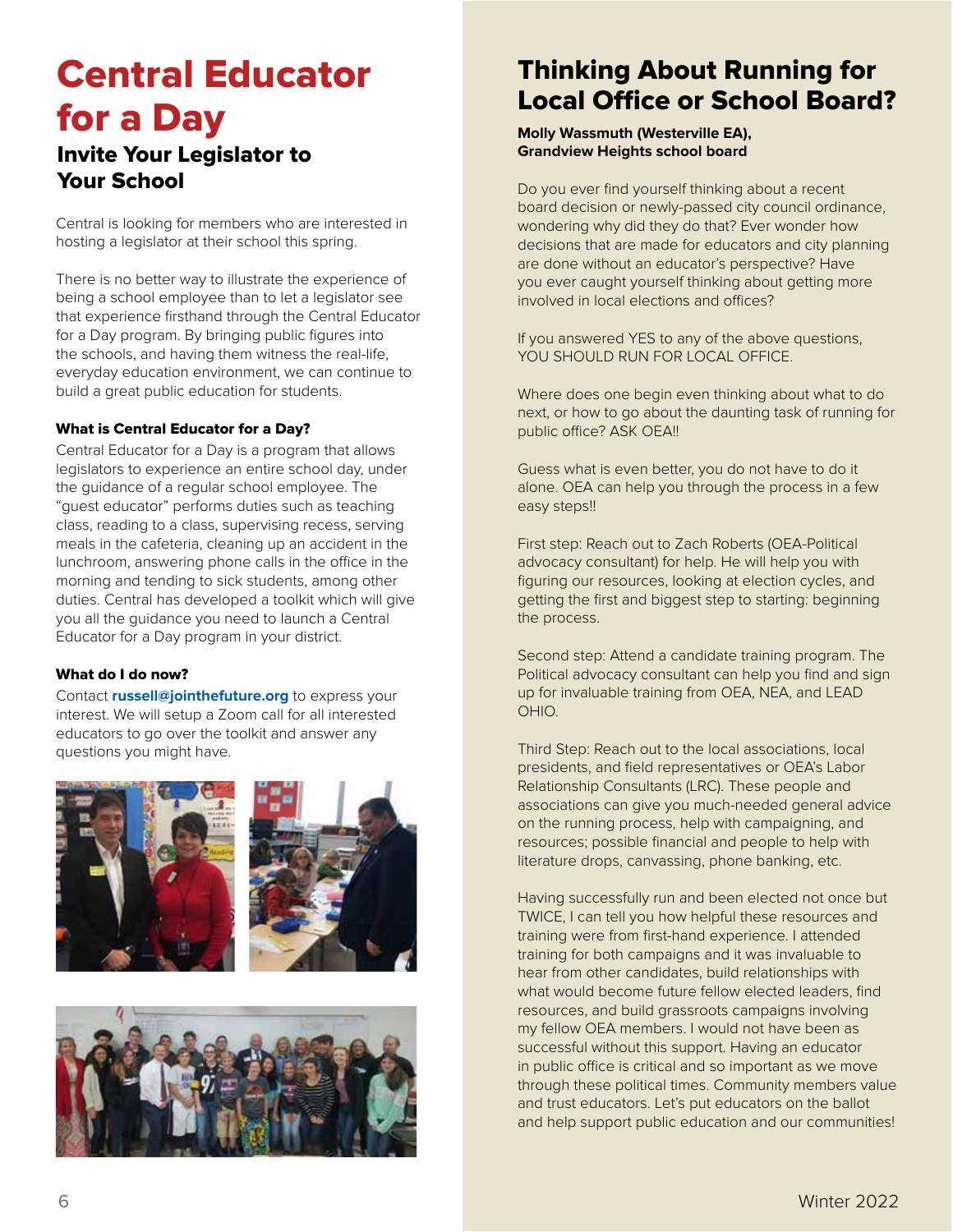## With Member Engagement Came Record Success

#### **Brittany Alexander (Hilliard EA Vice President) and Ashley Lambacher (Hilliard EA)**

Now that the election dust has settled, hindsight is clearer. In 2021, societal issues were elevated, and in many cases exploited in our local elections. In many areas, the frenzy over mask requirements and other public health measures employed by districts and ongoing Diversity, Equity, and Inclusion work caused educators concern about their school board races. Educators embraced the moment to engage in the dreaded realm of politics for the sake of public education for all students. This was the case not only in Central but across the state and even nationally.

Some educators even decided to run for school board seats. While seemingly an obvious fit, putting oneself "out there" during such turbulent times is most definitely brave. Having an educator's first-hand perspective in the broader decision-making of a school board is to the entire community's advantage. This level of engagement is certainly not for everyone, but perhaps it's more important now than ever before.

Educators found a variety of ways to be involved in their local elections. Some volunteered their time to participate in candidate screening and recommend endorsements for their locals. Many Central locals saw increased interest from members to serve on a screening committee. This process is critical to organizing members around the strongest pro-public education candidates. Some educators engaged directly with candidates to make contributions, display yard signs, and talk to voters about their candidacy. Still, other educators attended events with candidates, helped to register voters, and canvassed for endorsed candidates.

But it wasn't just individual educators who jumped into this work; local unions played a key role in engaging members in the political process. Many locals found success in utilizing a variety of strategies to show support for their endorsed school board candidates. These strategies included:

- Organizing lit drops and sending reminders to membership encouraging sign up
- Canvassing
- Postcards to OEA members in the district, as well as personal messages on postcards the candidates were going to send out to general voters
- Social media posts and advertisements (particularly Facebook and Instagram)
- Working with OEA to get tips and ideas on how to help endorsed candidates
- Financial donations to candidates from PACs
- Phone banks and using the Hustle app to contact voters in the district
- A targeted newsletter to union members with all important endorsement information, including how to support candidates
- Meetings held to encourage voting or to introduce endorsed candidates to voters
- Candidate forums where voters can ask questions of the candidates

While outcomes varied from district to district, using multiple strategies allows for the chance of greatest reach to voters. It was also key to engage the membership in these endeavors.

Engagement matters. Over 100 OEA members or families of OEA members ran for public office across the state. Thirty-five locals coordinated with the OEA Government Relations Department to conduct member-to-member campaigns in support of endorsed candidates. Hundreds of educators got involved with the process to support public education locally. It is only because of the efforts of educators that statewide victory rates for levies were 80% and locally endorsed school board candidates were 85%.

Fighting for all students and their needs will always be the top priority for educators, and we saw it again in OEA members' passion and persistence in local elections in 2021. Ohio educators will continue to pursue what is best

for students at all levels in the future, and we can all proudly look to 2021 as another defining moment of that dedication. Our greatest strength is in one another, regardless of who sits on our school boards.